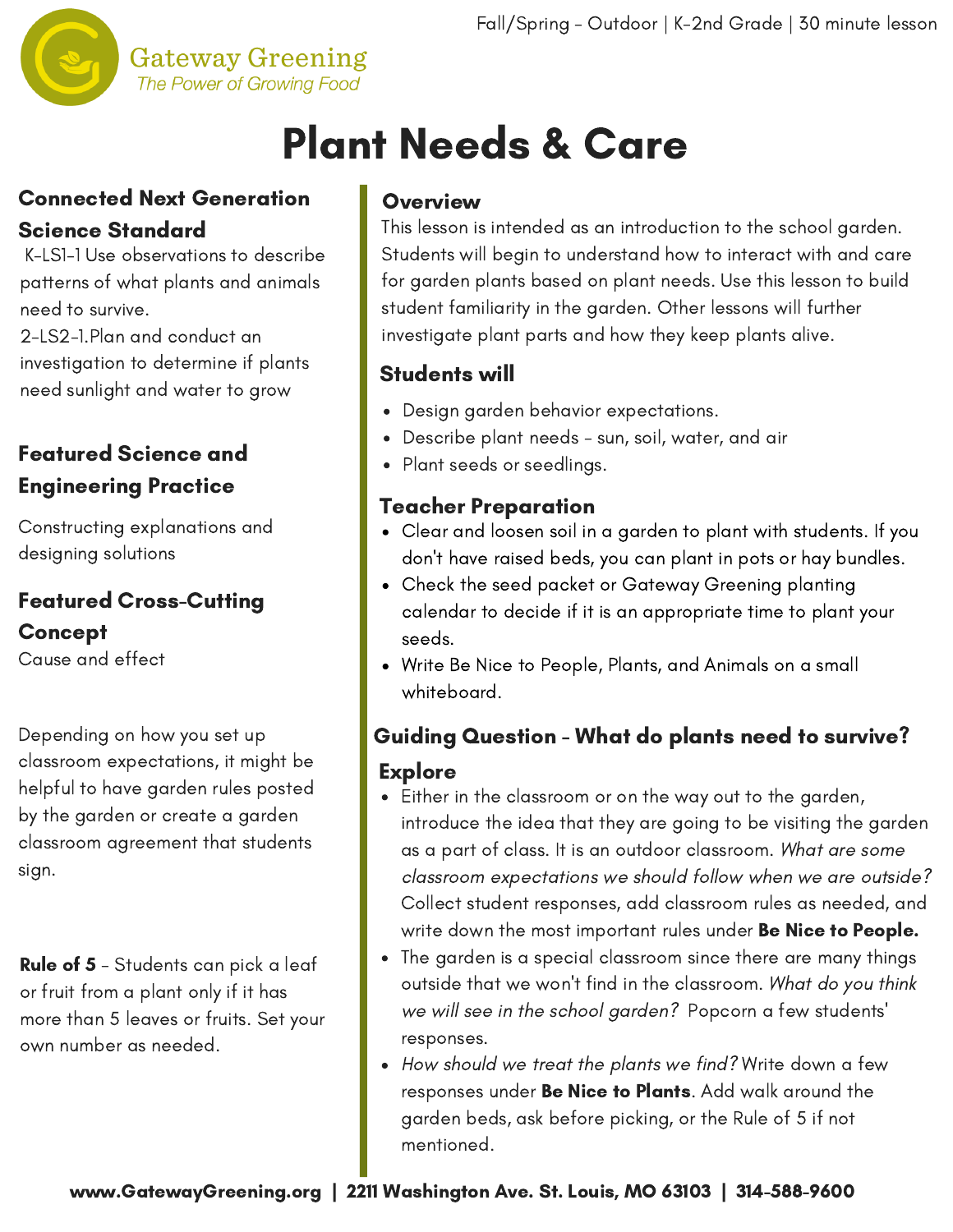# The Power of Growing Food Plant Needs & Care

### **Materials**

- Teacher small whiteboard, chalkboard, or poster-board
- Garden notebooks or worksheets and clipboards

**Gateway Greening** 

- Pencil
- Seeds or seedlings
- Hose, watering cans, or cups
- Optional: hand trowels, ruler, and magnifying glasses, garden scavenger hunt

### **Setting**

- School garden or green schoolyard
- Spring or early fall

Bee fingers - when students see a bee, they stand very still and calm but wiggle their fingers. (Finger wiggling distracts students without bothering the bees.) Most garden bees will not bother students, but be aware of students with bee allergies.

"A garden requires patient labor and attention. Plants do not grow merely to satisfy ambitions or to fulfill good intentions. They thrive because someone expended effort on them." - Liberty Bailey

- Ask, how should we treat the animals in the garden? Add student ideas under **Be Nice to Animals**. Encourage but don't require students to gently touch or pick up animals like worms. If possible, demonstrate how to hold a worm during the garden exploration. Mention how students should act around bees or wasps. Gateway Greening likes using bee fingers.
- Once students understand how to safely and kindly visit the garden, tell students they now get to explore the garden and find the most interesting plant they can. You can also use an online garden scavenger hunt or a concept from class (colors, number, senses, etc.) to guide exploration.
- Pass out magnifying glasses, if available. Remind students how to use magnifying glasses and to return when you blow a whistle/ call the class back.
- Allow student to explore for 5-10 minutes. Point out interesting smells and textures to students. The goal should be for students to get comfortable exploring and looking closely at plants, not completing a worksheet.

## Digging Deeper

- Bring the class back together and collect magnifying glasses. Do a whip-around (each student quickly says one word while going around the circle) of the most interesting plant they noticed.
- Tell students that even though the garden has many unique plants, they all need the same things to grow. What do they think all plants need to grow? Have students briefly pair-share and then collect student responses.
- Write down sun, water, air, and soil. (Soil is a simplification. In older grades, students will learn that plants need nutrients, not soil.)
- Go through each plant need and brainstorm where plants get it from.
- How do people help plants get all the things they need to survive?